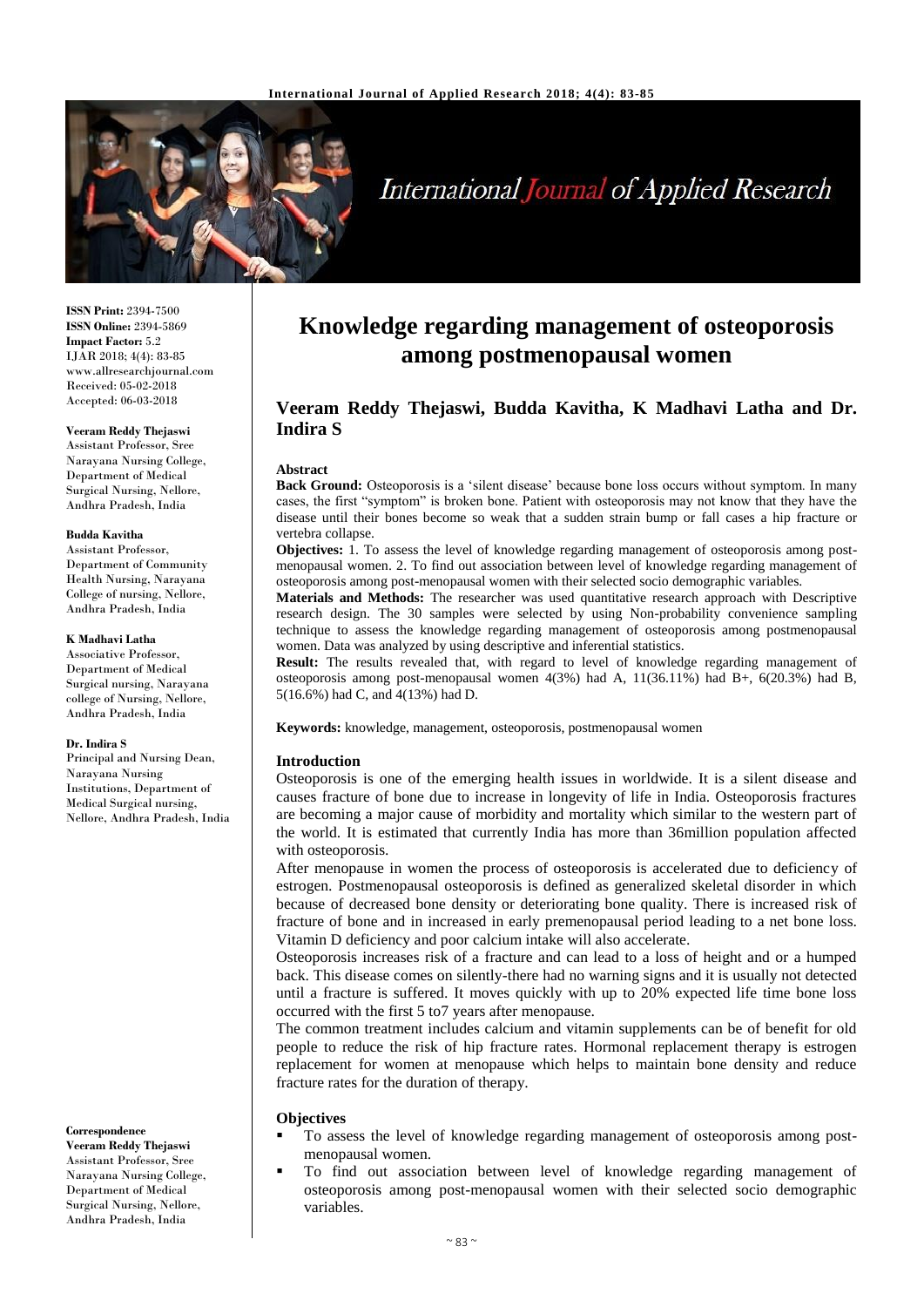#### **Materials and Methods**

**Research Approach:** The quantitative research approach was adopted to the present study.

**Research Design:** A descriptive design was used to assess the knowledge regarding management of osteoporosis among postmenopausal women.

**Setting of the Study:** The study was conducted in NTR Nagar at Nellore.

**Target Population:** All post-menopausal women.

**Accessible Population**: All postmenopausal women who are residing in NTR Nagar at Nellore.

**Sample Size:** The Sample size for the present study was 30 postmenopausal women.

**Sample Technique:** Non probability convenience sampling technique was adopted for the study.

#### **Variables**

**Research variable:** Knowledge regarding management of osteoporosis.

**Demographic variable:** This include age, religion, income, occupation, education, attained menopausal age, family types, BMI, weight, height, parity, menstrual history.

#### **Result and Discussion**

**Frequency and percentage distribution of level of knowledge regarding management of osteoporosis among postmenopausal women**

**Table 1:** Shows that that with regard to level of knowledge regarding management of osteoporosis among post-menopausal women 4(3%) had A, 11(36.11%) had B+, 6(20.3%) had B, 5(16.6%) had C, and 4(13%) had D.

| <b>Level of Knowledge</b> | <b>Frequency</b> (f) | Percentage $(\% )$ |
|---------------------------|----------------------|--------------------|
|                           |                      |                    |
| R+                        |                      | 36.1               |
|                           |                      | 20.3               |
|                           |                      | 16.6               |
|                           |                      | 13                 |
| Total                     |                      | $100\%$            |



**Fig 1:** Frequency and distribution of postmenopausal women based on level of knowledge

**Table 2:** Mean and standard deviation of Knowledge regarding management of osteoporosis among post-menopausal women.

| Criteria           | Mean | <b>Standard Deviation</b> |
|--------------------|------|---------------------------|
| Level of knowledge | .1.9 |                           |

Table no-2: show that Knowledge regarding management of osteoporosis among post-menopausal women, Mean score was 11.9 with Standard deviation of 2.25.

**Association between the Levels of knowledge regarding management of osteoporosis among postmenopausal women with their selected socio demographic variables:**  there is a significant association between the variables like occupation, income, and BMI. There was no significant association between level of knowledge with socio demographic variables like age, education religion, family, weight, height, parity, and menstrual history at the level of  $P < 0.05$ .

#### **Implication of Study**

**Nursing Practice:** A nurse has responsibility to educate the importance of management of osteoporosis.

**Nursing Education:** In the present nursing curriculum emphasis this placed on theory and level of knowledge regarding management of osteoporosis among post menopausal women. The emphasis should focused on the knowledge they should know the management and to improve knowledge.

**Nursing Administration:** Nursing administration should organize in service education / workshop/ simulation /CNE/ Seminar on level of knowledge regarding management of osteoporosis to improve the knowledge of staff nurses and nursing students.

#### **Conclusion**

The study concluded that level of knowledge regarding management of osteoporosis among postmenopausal women.  $13\%$  had  $(A)$  knowledge,  $36.11\%$  had  $(B+)$ knowledge, 20.3% had (B) knowledge, 16.6% had (C) knowledge, and 13% had (D).

## **References**

- 1. Suzanne C. Smeltzer, brinda G Bare. Brunner & Suddarth's Text book of Medical Surgical nursing, 10<sup>th</sup> editions, Lippincott, Williams& Wilkins. 2004, 2058.
- 2. Shah Rashmi S, Savardekar Lalita S. Post menopausal osteoporosis in India: growing public health Concern. National Institute for Research in Reproductive Health, (ICMR), Presentation made at Forum. 2005; 9:12-16
- 3. Prabhakara Reddy N, Lakshamana M. prevention in calcium deficient ovariectonized rats by OST-6, a herbal preparation. Journal of Ethno Pharmacology. 2003; 84:259-264.
- 4. Lewis Sharon, Heitkemper Margaret McLean, Dirksen Shannon Ruff. O'Brien Patricia Garber, bucher Linda, Medical Surgical nursing, editionpag, 223-245.
- 5. Brecher LS, Pomerantz SC, Snyder BA, Janora DM Shimomura KM, Caralieri TA. "Osteoporosis prevention project: model multidisciplinary educational intervention. Journal of American Osteopath. Association. 2002; 102(6):327-35.